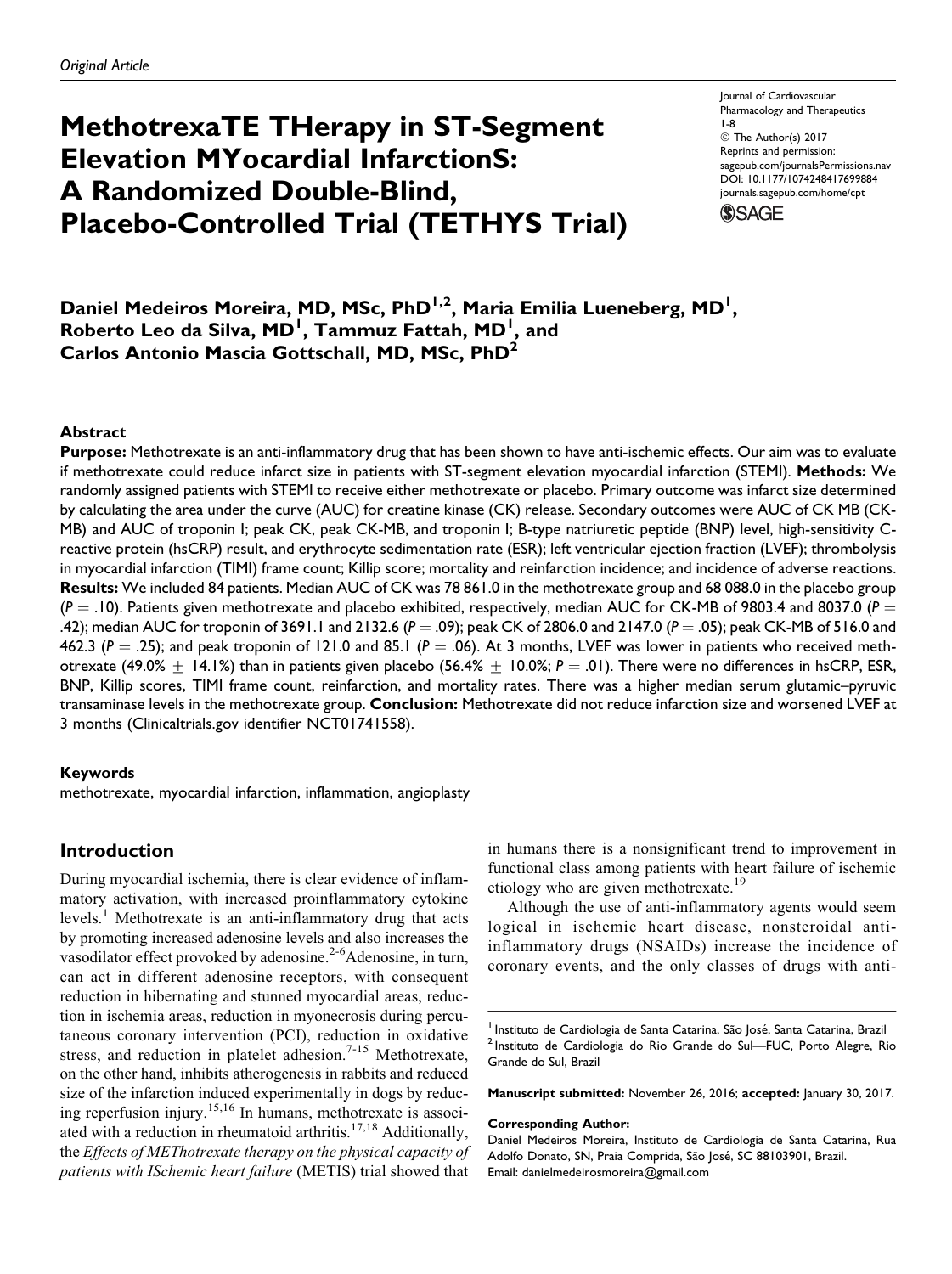inflammatory effects that are widely used in these situations are statins and low-dose aspirin.<sup>1,20</sup> However, recent clinical trials show that other anti-inflammatory and immunosuppressive drugs such as cyclosporine may reduce the infarct size. $2<sup>1</sup>$ 

As such, methotrexate emerges as a possible treatment option for acute myocardial infarction. Our study is designed to evaluate whether methotrexate combined with the standard treatment could reduce infarct size in patients with ST-segment elevation myocardial infarction (STEMI) undergoing primary angioplasty. We also intend to evaluate whether methotrexate could reduce inflammation in acute myocardial infarction, improve coronary flow in the culprit artery, and reduce heart failure incidence (reducing the area of ischemia, the degree of ventricular dilatation, and the extent of areas of stunned myocardium).

## Materials and Methods

MethotrexaTE THerapy in ST-Segment Elevation MYocardial InfarctionS (TETHYS) is a prospective, randomized, phase 2, double-blind, placebo-controlled trial (Clinicaltrials.gov identifier NCT01741558). We conducted the trial at the emergency department of the Institute of Cardiology in Santa Catarina, Brazil. The study design has been described previously.<sup>22</sup> The informed consent was obtained from each patient; the study protocol conforms to the ethical guidelines of the Declaration of Helsinki, and the local ethics committee approved the trial protocol. An independent data and safety monitoring board closely monitored the trial and was responsible for conducting an interim analysis when 50% of the planned number of patients had been randomized. All drafts of the article were written by the first author and reviewed by all of the other authors.

Patients were eligible if they were 18 years or older, with onset of suggestive chest pain symptoms during the previous 12 hours, with an electrocardiogram with ST-segment elevation  $\geq$ 0.2 mV in at least 2 contiguous leads and intention to treat with primary PCI. Exclusion criteria included previous myocardial infarction, heart failure, PCI in the previous 3 months, infarction with cardiac arrest or cardiogenic shock, previous renal failure (serum creatinine >2.0 mg/dL), alcohol consumption (consumption  $\geq$ 20 doses per week),<sup>23</sup> illicit drug use, rheumatoid arthritis, neoplasia, infectious diseases, prior anemia (hematocrit below 30%), anti-inflammatories during the previous week (whether NSAIDs or other), excessive xanthine consumption (more than two and a half cups of coffee or two and a half gourds of mate), $24,25$  and pregnancy. All patients provided informed consent in writing before enrollment.

Patients were randomly assigned to receive methotrexate or placebo (riboflavin sodium phosphate  $0.1\%$ ) at a ratio of 1:1. Treatment and control groups were blinded, and we used riboflavin for the placebo group in order to preserve doubleblinding, since methotrexate has a yellow color and riboflavin has the same color in this concentration. The randomization scheme was generated using specific software by an independent researcher who retained the code for any future need. The

randomization scheme used was block randomization, with block sizes of 4 patients. Allocations were concealed using identical randomly numbered ampoules, labeled by the independent researcher with their respective sequential code numbers as generated by the software.

Patients in the methotrexate group were administered a methotrexate bolus of 0.05 mg/kg body weight immediately prior to PCI, followed by 0.05 mg/kg/h for 6 hours, while patients in the placebo group were administered 0.1% riboflavin sodium phosphate with the same parameters. The methotrexate dose was chosen on the basis of experimental data.<sup>15</sup> Patients in both the groups were given a 5-mg single dose of folic acid and should also have received all care set out in the guidelines.<sup>26</sup> After randomization and after initiating the infusion, patients were treated with PCI of the culprit vessel.

Patients were followed up while still in hospital and were seen again at 3 months to determine adverse events and clinical end points.

The primary efficacy study end point was infarct size as measured by creatine kinase (CK) area under the curve (AUC), calculated by the linear trapezoidal method from data recorded every 6 hours for 72 hours. All samples were analyzed at the local laboratory. Linear interpolation was used for missing values from intermediate time points.

Secondary efficacy end points were: AUC of troponin I and AUC of CK-MB release for 72 hours, peak CK, peak CK-MB and peak troponin I, high-sensitivity C-reactive protein (hsCRP), and B-type natriuretic peptide (BNP) at 72 hours and 3 months,  $27-29$  thrombolysis in myocardial infarction (TIMI) frame count for the culprit artery,<sup>30</sup> erythrocyte sedimentation rate (ESR) at 72 hours, Killip score at 72 hours, left ventricular ejection fraction (LVEF) with transthoracic echocardiography made by the same echocardiographer (Vivid E9 system, General Electric, Horten, Norway) at 72 hours and after 3 months, death at 3 months, and reinfarction rate at 3 months. Safety secondary end points were changes in levels of hematocrit, hemoglobin, leukocytes, platelets, plasma creatinine, serum glutamic oxaloacetic transaminase (SGOT), serum glutamic-pyruvic transaminase (SGPT), and prothrombin time/international normalized ratio at 72 hours and incidence of side effects (gastrointestinal effects, skin changes, or pulmonary effects). $3$ 

We determined that the enrollment of 80 patients would provide power of 80% to detect an absolute between-group difference of 109 877.0 arbitrary units in the AUC of CK release, at a 2-sided  $\alpha$  level of .05 for the Wilcoxon rank-sum test, based on previous data and estimating a  $10\%$  loss.<sup>21</sup> We performed efficacy analyses on results for the modified intention-to-treat population, defined as all the patients who underwent randomization and had STEMI confirmed. We performed safety analyses on data from all patients who underwent randomization and received the study drug. We expressed quantitative variables with normal distribution as means  $(\pm SD)$  and used t tests to compare them. We expressed quantitative variables with nonnormal distribution as medians with interquartile ranges (IQRs) and used the Wilcoxon rank-sum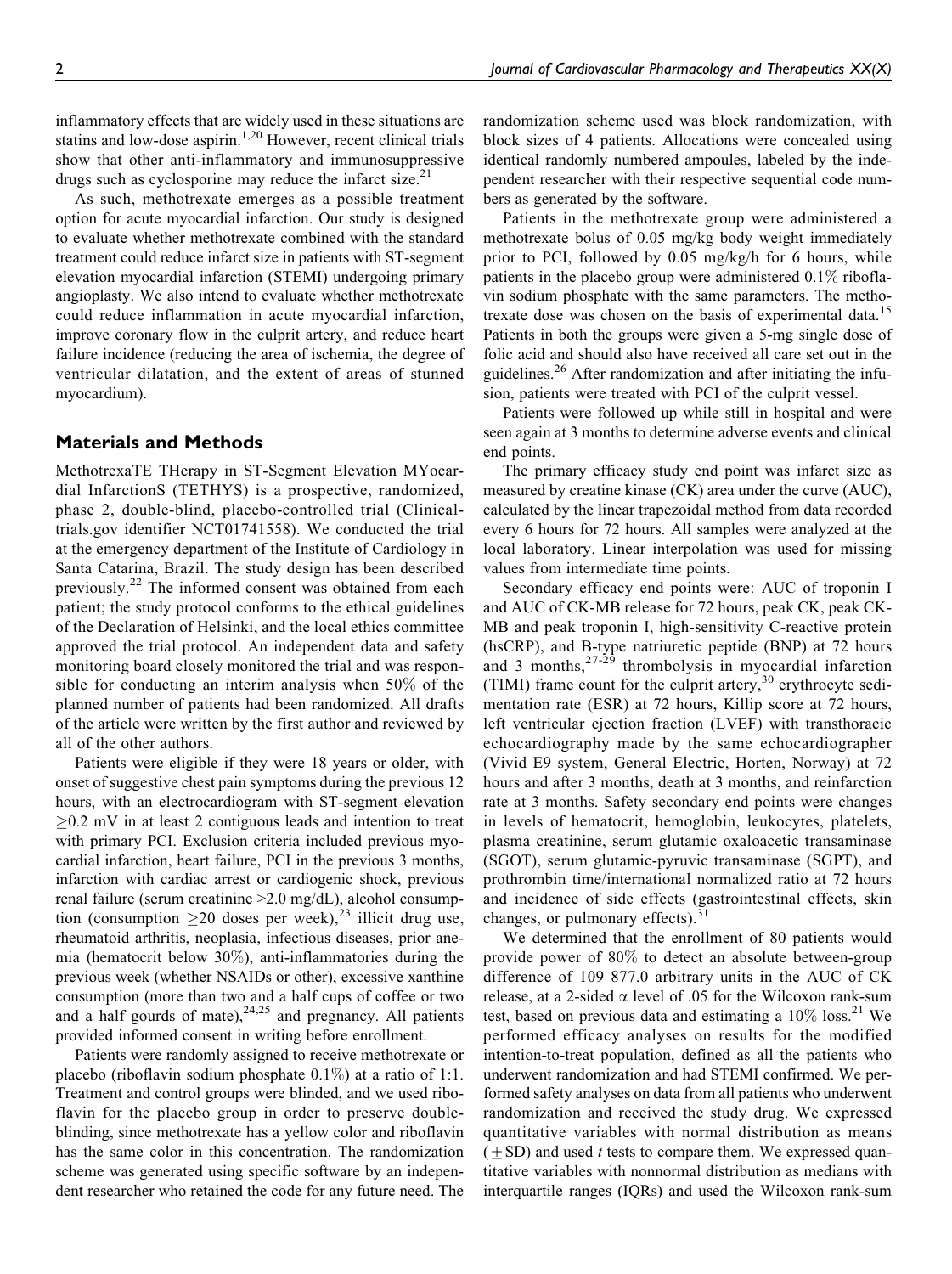

Figure 1. Flow Diagram.

test to compare them. We used Fisher exact test to compare qualitative variables as appropriate. We used a post hoc analysis of covariance (ANCOVA) and ANCOVA with rank transformation (for nonnormal variables) to detect possible interactions between treatment groups, time until PCI (total ischemic time), and for anterior wall involvement. All analyses were performed using SPSS version 13.0 for Windows, and a 2 sided significance level of .05 was specified.

## Results

From April 15, 2013, to June 19, 2014, we evaluated a total of 401 patients with myocardial infarction and enrolled 84 patients (43 to receive methotrexate and 41 to receive placebo) (Figure 1). Two patients in the methotrexate group and 1 patient in the placebo group did not have STEMI, and we excluded them from the efficacy analysis before unblinding to avoid bias. There were no losses during follow-up. Baseline characteristics are summarized in Table 1 and were balanced in the 2 study groups, except for nonsignificant differences in anterior wall involvement, total ischemia time, and prevalence of hypertension.

There was a trend to a larger AUC of CK release in the methotrexate group, with a median of 78 861.0 arbitrary units (IQR: 46 633.5-124 867.5) versus 68 088.0 (IQR: 37 568.3 to 97 626.0) in the placebo group ( $P = .10$ ) and a trend to a larger AUC of troponin I release, also in the methotrexate group, with a median of 3691.1 arbitrary units (IQR: 1745.4 to 6718.7) versus 2132.6 (IQR: 1088.5-4995.8) in the placebo

group ( $P = .09$ ). There were no differences between methotrexate and placebo groups for AUC of CK-MB release or for peak CK-MB, while peak CK and peak troponin I were higher in the methotrexate group but without significance. After adjustments for time until PCI and for anterior wall involvement (Figure 2; Table 2), there were no differences between the groups in AUC or peak levels. There were also no differences between the groups in hsCRP levels, BNP levels, ESR levels, and TIMI frame count of the culprit artery revascularization or in incidence of Killip scores II-IV at 72 hours (Table 2).

There was no difference in LVEF at 72 hours, with 49.0%  $+$  12.1% in the methotrexate group and 52.2%  $+$  11.2% for placebo ( $P = .21$ ). After 3 months, however, LVEF was 49.0%  $\pm$  14.1% in patients with methotrexate treatment versus 56.4%  $\pm$  10.0% in patients on placebo (P = .01), and the lower LVEF in the methotrexate group was still significant after adjustments for time until PCI and for anterior wall involvement (Table 2). There were 4 (10%) deaths in the methotrexate group and 2 (5%) in the placebo group ( $P = .68$ ). Reinfarction occurred twice (5%) in the methotrexate group and did not occur in the placebo group ( $P = .49$ ).

After 72 hours, median SGPT level was higher in the methotrexate group at 57.0 (IQR: 41.0-81.0) versus 45.5 (IQR: 32.0- 66.5;  $P = .045$ ). There were no significant differences in levels of creatinine, hematocrit, hemoglobin, leukocytes, platelets, or SGOT. There were no differences between groups in incidence rates of other side effects (Table 3).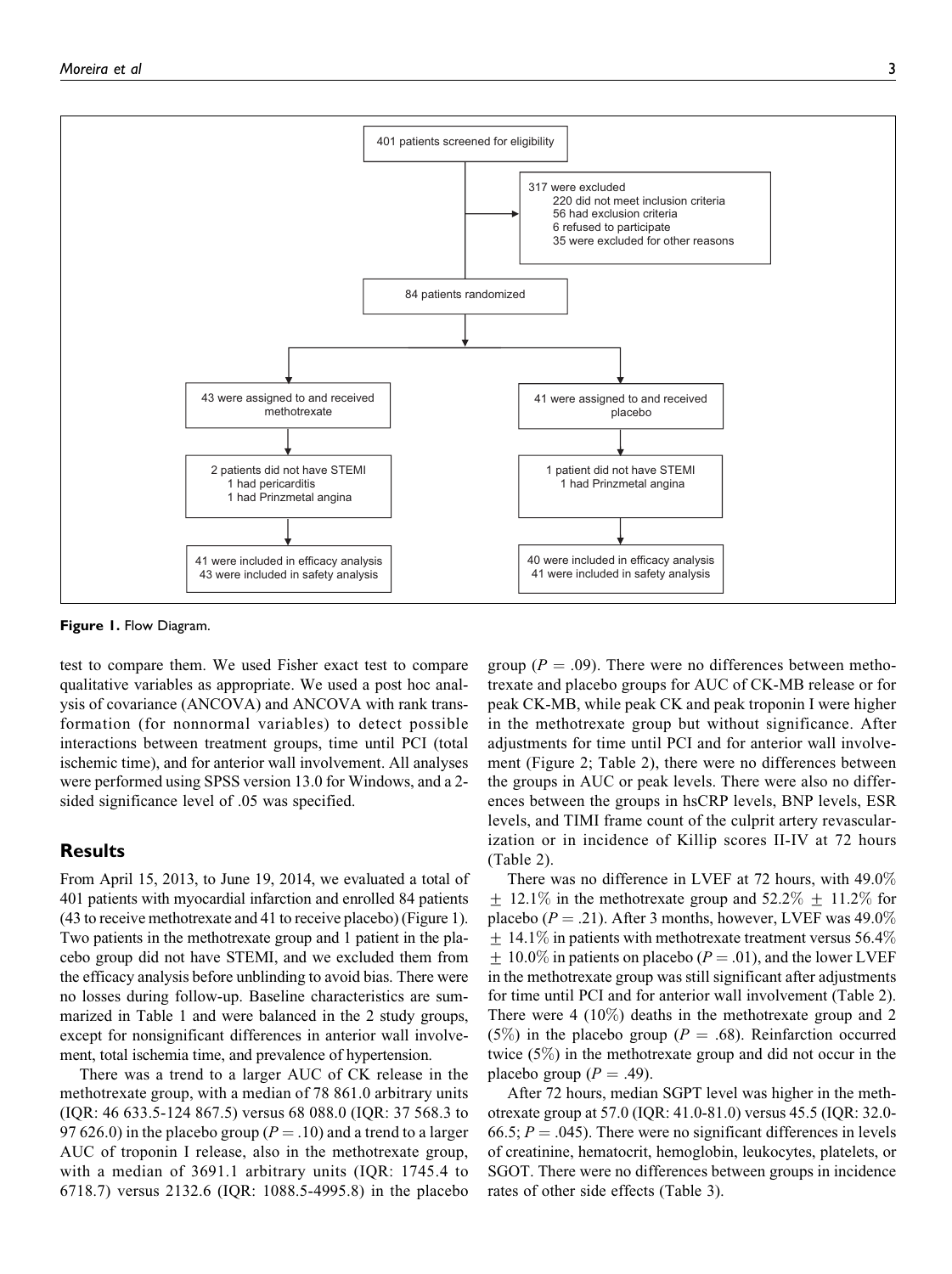|  |  |  | <b>Table 1.<sup>a</sup> Baseline Characteristics of the Patients.</b> |  |  |
|--|--|--|-----------------------------------------------------------------------|--|--|
|--|--|--|-----------------------------------------------------------------------|--|--|

|                                                             | Methotrexate      |                    |
|-------------------------------------------------------------|-------------------|--------------------|
| Characteristic                                              | $(N = 43)$        | Placebo $(N = 41)$ |
| Age, years                                                  | 58.1 $\pm$ 9.8    | 58.7 $\pm$ 13.0    |
| Male sex, n (%)                                             | 31(72)            | 31(76)             |
| Body weight, kg                                             | 74.9 $\pm$ 15.7   | 77.2 $\pm$ 16.4    |
| BMI, $\text{kg/m}^2$                                        | $27.5 + 4.6$      | $27.0 + 4.4$       |
| Cardiovascular risk factors, n (%)                          |                   |                    |
| Family history of coronary<br>artery disease                | 13(30)            | 11(27)             |
| Hypertension                                                | 21(49)            | 28 (68)            |
| Hyperlipidemia                                              | 13(30)            | 15(37)             |
| Diabetes mellitus                                           | 7(16)             | 10(24)             |
| Current smoker                                              | 23(54)            | 21(51)             |
| Anterior wall involvement,<br>n (%)                         | 20(47)            | 14(34)             |
| Killip class II to IV on<br>presentation, n (%)             | 5(12)             | 4(10)              |
| Successful percutaneous<br>intervention, n (%)              | 41 (95)           | 38 (93)            |
| Total ischemia time, minutes                                | 390.5 $\pm$ 160.9 | 366.8 $\pm$ 214.7  |
| Chest pain onset to door time, $270.1 \pm 150.6$<br>minutes |                   | $218.6 \pm 165.6$  |
| Door-to-balloon time,<br>minutes                            | $111.7 \pm 47.1$  | $145.8 \pm 147.3$  |
| BNP on presentation, pg/mL,<br>median (IQR)                 | 16.7 (6.5-49.9)   | 43.1 (7.0-139.9)   |
| hsCRP on presentation, mg/L,<br>median (IQR)                | $5.3(1.7-9.3)$    | $4.5$ (1.3-9.6)    |
| ESR on presentation, mm,<br>median (IQR)                    | 10.0 (5.0-20.0)   | $10.0 (5.0-23.5)$  |
| Concomitant medication up to                                |                   |                    |
| 24 hours after randomization,                               |                   |                    |
| n (%)                                                       |                   |                    |
| Aspirin                                                     | 43 (100)          | 41 (100)           |
| Clopidogrel or ticagrelor                                   | 43 (100)          | 41 (100)           |
| $\beta$ blocker                                             | 33 (77)           | 37 (90)            |
| ACEI or angiotensin                                         | 34 (79)           | 36 (88)            |
| receptor blocker                                            |                   |                    |
| Statin                                                      | 40 (93)           | 37 (90)            |
| Morfin                                                      | 18(42)            | 19 (46)            |
| Proton pump inhibitor                                       | 23(54)            | 19(46)             |
| Nitrate                                                     | 28(65)            | 33(81)             |
| Amiodarone                                                  | 4(9)              | 4(10)              |
| Furosemide                                                  | 4(9)              | 0(0)               |
| Norepinephrine                                              | 2(4.7)            | 0(0)               |
| Glycoprotein Ilb/Illa inhibitor                             | 5(12)             | 4(10)              |
| Low-molecular-weight or                                     | 43 (100)          | 41 (100)           |
| unfractionated heparin                                      |                   |                    |

Abbreviations: ACEI, angiotensin-converting enzyme inhibitor; BMI, body mass index; BNP, B-type natriuretic peptide; ESR, erythrocyte sedimentation rate; hsCRP high-sensitivity C-reactive protein; IQR interquartile range; SD, standard deviation.

 $^{\rm a}$ Plus–minus values are mean  $\pm$  SD.

# **Discussion**

In our randomized clinical trial comparing methotrexate to placebo in patients with STEMI treated with PCI, there was a trend to greater infarction, assessed in terms of AUC of CK and AUC of troponin I and peak CK and peak troponin I, with no

differences in AUC of CK-MB or peak CK-MB. There were also no differences in post-PCI coronary flow, BNP levels, or proportion of patients with Killip II or higher. Furthermore, evaluation of LVEF demonstrated no significant differences at 72 hours and greater LVEF after 3 months in the group who received placebo. These findings contrast with the experimental data showing that methotrexate promotes a reduction in experimentally induced infarction, probably in an adenosinedependent manner.<sup>15</sup> The difference between our study and the experimental studies can be explained by several factors, including the facts that the experimental model is constructed

by ligation of a coronary, which is quite different from the atherosclerotic process; the animals used are young and healthy, which provoke a more intense inflammatory process, and experimental models do not receive other already established anti-ischemic treatments. $32$  We also cannot rule out the possibility that, unlike the experimental studies, the methotrexate doses used in our study may have been insufficient (or excessive) to achieve the correct anti-ischemic effect.<sup>15</sup>

The difference in LVEF values that appeared by 3 months was apparently the result of greater recovery of ventricular function in the placebo group. These data, together with the nonsignificant trend to greater infarction in patients receiving methotrexate, suggest that the drug may interfere negatively with the tissue repair process, starting early on in the infarction. The reason for the possible negative effects of methotrexate remain unknown. One of the factors that could possibly have explained these findings might be the larger number of patients in the group, given methotrexate with anterior wall STEMI and who spent more time waiting for PCI. However, a post hoc analysis refuted this hypothesis, showing that the difference in LVEF remained significant even when adjusted for these variables. Methotrexate increases coronary adenosine levels, and this could bring anti-ischemic effects. Experimental data also suggest, however, the presence of adenosine-induced coronary steal through collateral circulation between nonperfused and perfused areas in the setting of coronary occlusion. Furthermore, the extent of nonperfused areas delineated by real-time myocardial contrast echocardiography increases in response to adenosine administration and could be the cause of worsening of LVEF after 3 months.<sup>33</sup> The complexity and redundancy of the inflammatory process in infarction could also explain the findings of our study: Blocking certain inflammatory pathways with methotrexate might be insufficient to block the entire process. This hypothesis is also supported by the fact that treatment with methotrexate provoked no reduction in ESR and hsCRP levels compared to placebo. Inflammatory process redundancy was suggested as the likely cause of failure of anti-inflammatory treatments for heart failure such as infliximab and etanercept. $34,35$  The inflammatory redundancy hypothesis could also justify the failure of a range of antiinflammatory drugs assessed in patients with unstable angina or myocardial infarction, such as methylprednisolone,<sup>36</sup> PG-116800 (matrix metalloproteinase inhibitor), $37$ varespladip (secretory phospholipase A2 inhibitor), 38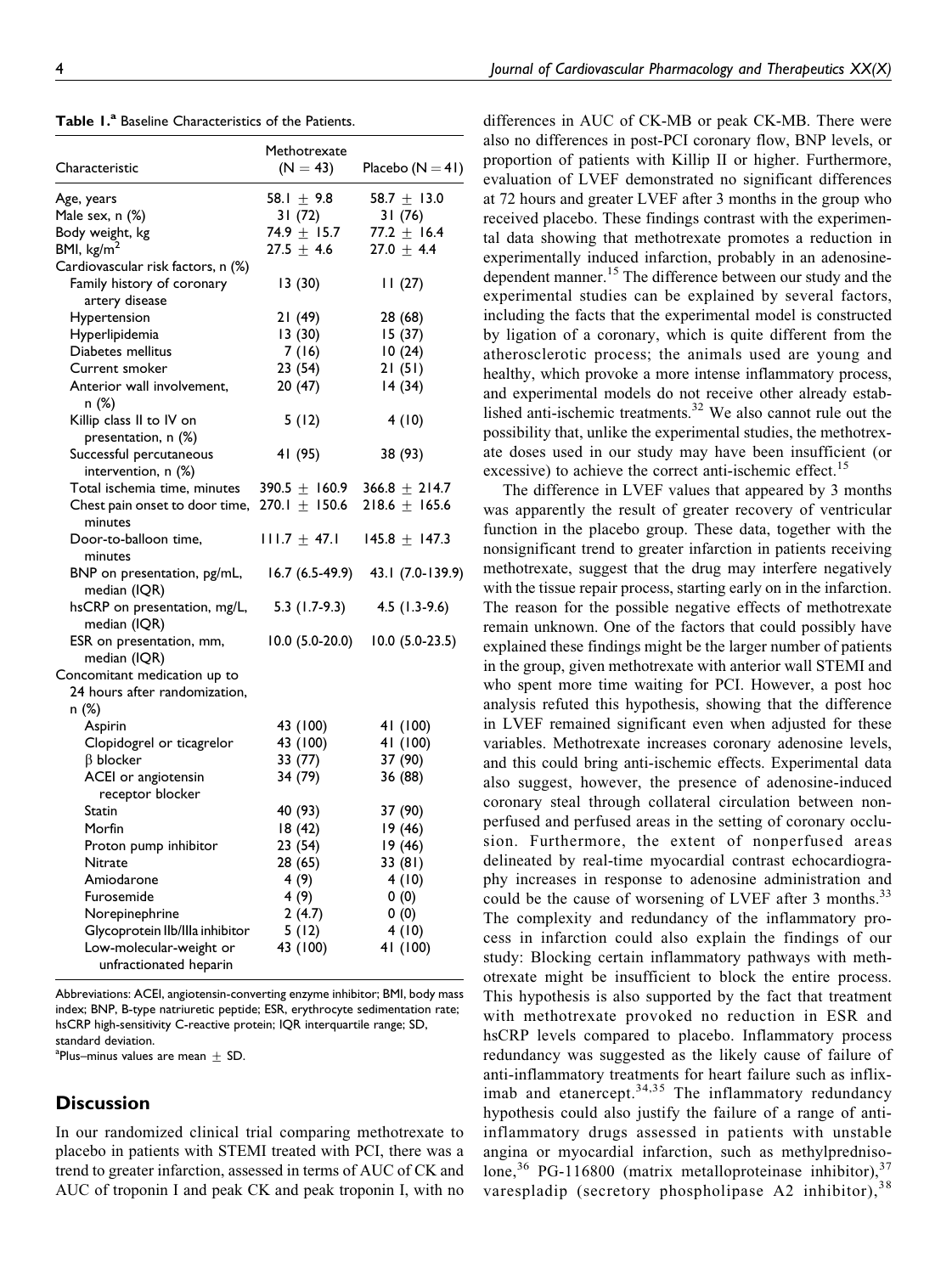

Figure 2. Assessment of infarct size. Serum biomarkers were measured every 6 hours up to 72 hours. Curves for methotrexate and control groups for creatine kinase (CK) release are shown in panel A, curves for CK-MB release are shown in panel B, and curves for troponin I release are shown in panel C. T bars denote standard errors.

| Table 2. Efficacy Outcomes. <sup>a</sup> |  |  |  |  |  |
|------------------------------------------|--|--|--|--|--|
|------------------------------------------|--|--|--|--|--|

| Characteristic                        | Methotrexate $(N = 41)$       | Placebo $(N = 40)$           | P Value | Adjusted P Value <sup>b</sup> |
|---------------------------------------|-------------------------------|------------------------------|---------|-------------------------------|
| Primary end point                     |                               |                              |         |                               |
| AUC of CK release (IQR)               | 78 861.0 (46 845.0-124 659.0) | 68 088.0 (37 594.5-96 495.0) | 0١.     | 13.                           |
| Secondary end points                  |                               |                              |         |                               |
| AUC of CK-MB release (IQR)            | 9803.4 (5953.5-12 018.0)      | 8037.0 (2899.1-13 172.3)     | .43     | .59                           |
| AUC of troponin I release (IQR)       | 3691.1 (1745.4-6718.7)        | 2132.6 (1088.5-4995.8)       | .09     | .19                           |
| Peak CK, IU/L (IQR)                   | 2806.0 (1610.0-4321.0)        | 2147.0 (1251.5-3242.0)       | .05     | .08                           |
| Peak CK-MB, ng/mL, (IQR)              | 516.0 (289.8-670.5)           | 462.3 (141.00-601.3)         | .25     | .42                           |
| Peak troponin I, ng/mL, (IQR)         | 121.0 (72.9-241.5)            | 85.1 (31.0-204.5)            | .06     | 16.                           |
| hsCRP at 72 hours, mg/L, (IQR)        | 28.0 (17.3-55.0)              | $26.6(9.8-50.1)$             | .42     | .76                           |
| hsCRP at 3 months, $mg/L$ , $IQR$ )   | $2.1(0.7-4.8)$                | $2.0(0.9-3.5)$               | .82     | .84                           |
| BNP at 72 hours, pg/mL, (IQR)         | 102.0 (57.2-287.0)            | 137.5 (76.5-260.5)           | .26     | 14.                           |
| BNP at 3 months, pg/mL, (IQR)         | 79.8 (30.6-136.0)             | 55.4 (28.2-124.0)            | .45     | .61                           |
| ESR, mm, (IQR)                        | 29.5 (20.0-50.5)              | 25.0 (10.5-41.0)             | 19.     | .31                           |
| TIMI frame count, frames, (IQR)       | 32.0 (22.0-42.0)              | 30.0 (20.0-38.0)             | 5۱.     | .66                           |
| LVEF at $72$ hours $(\%)$             | $48.9 + 12.1$                 | $52.2 + 11.2$                | .21     | .29                           |
| LVEF at $3$ months $(\%)$             | 49.0 $\pm$ 14.1               | $56.4 \pm 10.0^{\circ}$      | .0۱     | .02                           |
| Killip score II to IV at 72 hours (%) | 8(20)                         | 3(8)                         | 19.     |                               |
| Death $(\%)$                          | 4(10)                         | 2(5)                         | .68     |                               |
| Reinfarction (%)                      | 2(5)                          | 0(0)                         | .49     |                               |

Abbreviations: AUC, area under the curve; BNP, B-type natriuretic peptide; CK, creatine kinase; CK-MB, creatine kinase MB; hsCRP, high-sensitivity C-reactive protein; IQR, interquartile range; LVEF, left ventricular ejection fraction; SD, standard deviation; TIMI, thrombolysis in myocardial infarction. <sup>a</sup>Plus–minus values are mean  $\pm$  SD.

<sup>b</sup>Adjusted for time until percutaneous coronary intervention (total ischemia time) and for anterior wall involvement.

 ${}^cP = .04$  compared with LVEF at 72 hours.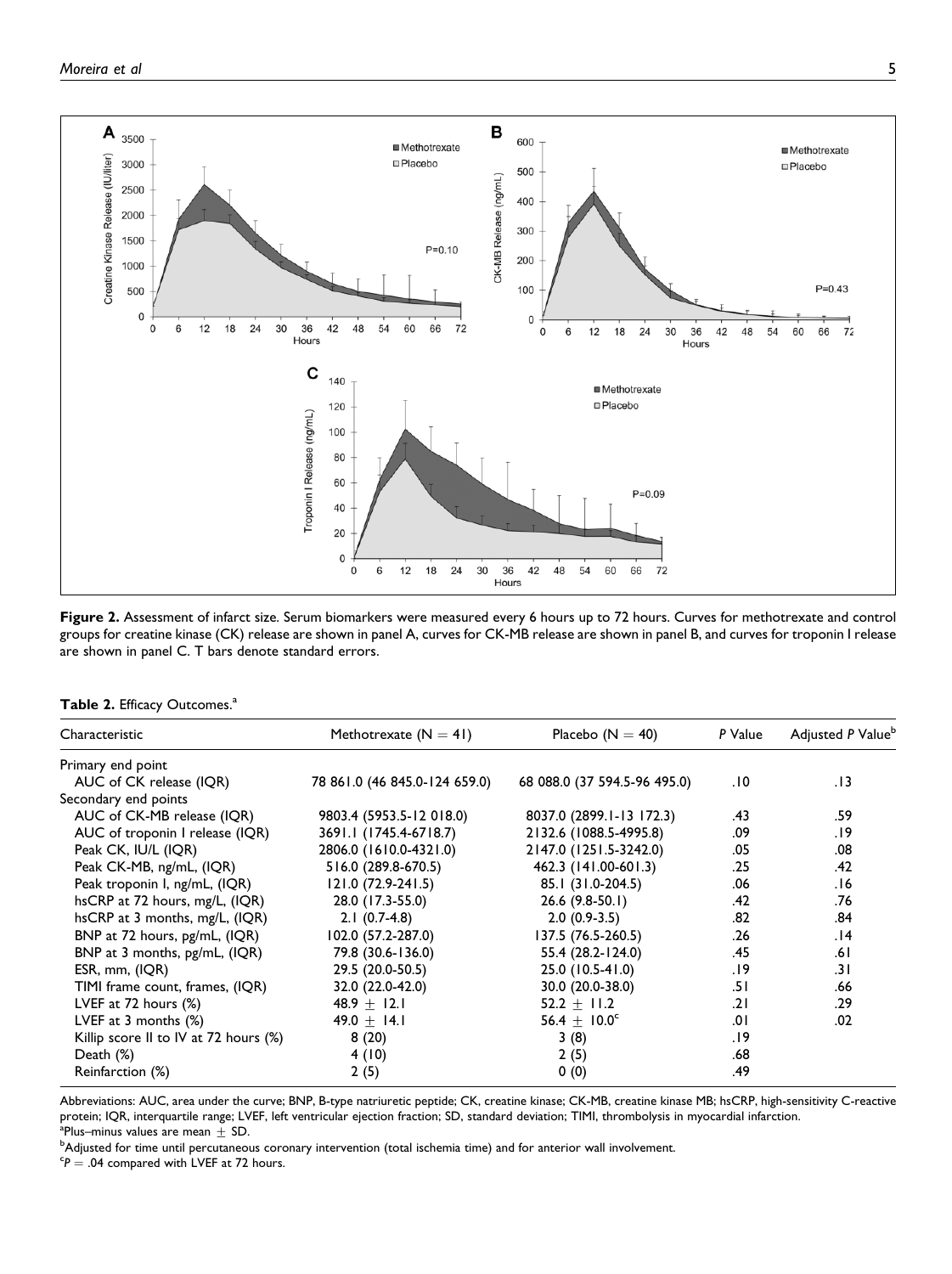Table 3. Safety Outcomes.<sup>a</sup>

| Characteristic                                              | Methotrexate ( $N = 43$ )                                       | Placebo $(N = 41)$           |
|-------------------------------------------------------------|-----------------------------------------------------------------|------------------------------|
| Hematocrit, $\%$ 38.8 $\pm$ 3.7<br>Hemoglobin, $13.0 + 1.4$ |                                                                 | $39.4 + 4.5$<br>$13.3 + 1.5$ |
| g/dL                                                        |                                                                 |                              |
| $mm3$ , (IQR)                                               | Leukocytes, / 8520.0 (7595.0-10 485.0) 9250.0 (7600.0-10 790.0) |                              |
| Platelets, /<br>mm <sup>3</sup>                             | $189697.7 + 45052.1$                                            | $193926.8 + 46934.2$         |
| Creatinine,<br>mg/dL,<br>(IQR)                              | $1.0(0.8-1.1)$                                                  | $0.9(0.8-1.2)$               |
| SGOT, U/L,<br>(IQR)                                         | 60.5 (47.0-92.0)                                                | 56.5 (37.0-78.0)             |
| SGPT, U/L,<br>(IQR)                                         | 57.0 (41.0-81.0)                                                | 45.5 (32.0-66.5)             |
| PT/INR (IQR)                                                | $1.0(0.9-1.1)$                                                  | $1.0(0.9-1.1)$               |
| Nausea/<br>vomiting,<br>n (%)                               | 7(16)                                                           | 7(17)                        |
| Pulmonary<br>infections,<br>n (%)                           | 0(0)                                                            | $\mathsf{I}$ (2)             |

Abbreviations: IQR, interquartile range, PT/INR, prothrombin time/ international normalized ratio; SD, standard deviation; SGOT, serum glutamic oxaloacetic transaminase; SGPT, serum glutamic-pyruvic transaminase. <sup>a</sup>At 72 hours, except for nausea/vomiting and pulmonary infections (at 3 months); plus–minus values are mean  $\pm$  SD.

pexelizumab (C5 complement fraction inhibitor), $39$  and darapladib (phospholipase A-associated lipoprotein inhibitor).<sup>40</sup>

Furthermore, although the whole process of inflammation in coronary artery disease and in STEMI is well known, we do not know whether inflammatory blockade is actually beneficial, especially during infarction.<sup>1</sup> We cannot rule out that the negative results may be consequence of study design: Patients were included up to 12 hours from symptom onset, and it is possible that, in order to expect some benefit on infarct size, treatment should be administered earlier. We also cannot rule out the possibility that the inflammatory process could be important to the early tissue repair process, since it promotes changes such as the removal of cellular debris, neovascularization, and healing in the infarcted area, and interfering with this process may be the cause of the negative results. $41,42$  Experimental studies have shown, for example, that the depletion of macrophages in the myocardial infarction provokes deterioration in ventricular function and reduction in angiogenesis.<sup>43,44</sup> Likewise, interleukin 6 blockade in animal models increases infarction size and reduces the postinfarction ventricular ejection fraction.<sup>45</sup> A potential blockade of inflammatory activity in the immediate postinfarction period could explain the negative action of methotrexate in our study, although its effect on stable patients may be protective. There is experimental evidence that methotrexate may decrease the atherosclerotic process, <sup>16,46</sup> and evidence from observational studies of patients with rheumatic diseases shows that methotrexate reduces the incidence of infarction.<sup>17,18,47</sup> The potential benefit of methotrexate in

stable patients with ischemia will be proven or refuted by the results of the Cardiovascular Inflammation Reduction Trial which will evaluate patients with a high prevalence of subclinical vascular inflammation (diabetes or metabolic syndrome) after a minimum period of 60 days postinfarction.<sup>48</sup>

Although it is possible that patients who received methotrexate suffered damage to ventricular function, the drug exhibited a reasonable safety profile, with no differences in the incidence of adverse effects, except for higher median SGPT levels.

The study has some limitations. The first is the fact that we had not predicted that patients who had all of the inclusion criteria and none of the exclusion criteria might not have infarction (as in the cases of Prinzmetal angina). Despite having adopted the principle of intention to treat, a type I error could have resulted if these patients' data had been included in the efficacy assessment, and, in view of this, the independent data and safety monitoring board suggested that these patients be excluded from the efficacy evaluation (before the unblinding process) but maintained in the safety assessment. Post hoc efficacy assessments including these patients did not change the study findings (data not shown). It is important to mention that, although the sample size was estimated based in other clinical trial, we cannot rule out that was based in a wildly optimistic reduction in infarct size. Thus, it is possible that the absence of differences in infarct size in our trial was promoted by a type II error. Our study also showed high time to reperfusion, with a mean of more than 6 hours in both the groups, which may have impacted negatively on methotrexate action: A post hoc evaluation of Acute Myocardial Infarction Study of Adenosine II (AMISTAD-II) demonstrated that adenosine (that is a product of action methotrexate) reduces mortality only when infused in reperfusion therapy within  $3.17$  hours.<sup>49</sup> The study is also limited with respect to outcomes, since imaging methods such as magnetic resonance imaging were not available, and it was only possible to evaluate infarct size using AUCs of biomarkers. This does not however invalidate the data, since these areas under curves are classically described as outcomes in other clinical trials. $^{21}$  Another important limitation was the unavailability of markers such as interleukins for analysis, limiting the possibilities for drawing conclusions regarding the effects of methotrexate on these factors. We should also point out that while our small-scale trial detected no difference in mortality or reinfarction incidence, and the study was not designed with sufficient power to demonstrate potential differences in outcomes such as these. Despite these limitations, however, our study showed careful driving and brings important contributions on the use of methotrexate in ischemic heart disease. In addition, our findings may be included in future meta-analyses on the topic.

In summary, the TETHYS trial showed that methotrexate bolus of 0.05 mg/kg followed by 0.05 mg/kg/h for 6 hours in patients with STEMI did not reduce infarct size, did not improve coronary blood flow, and did not reduce inflammation and worsened ventricular ejection fraction after 3 months. These results should discourage its use in patients with STEMI.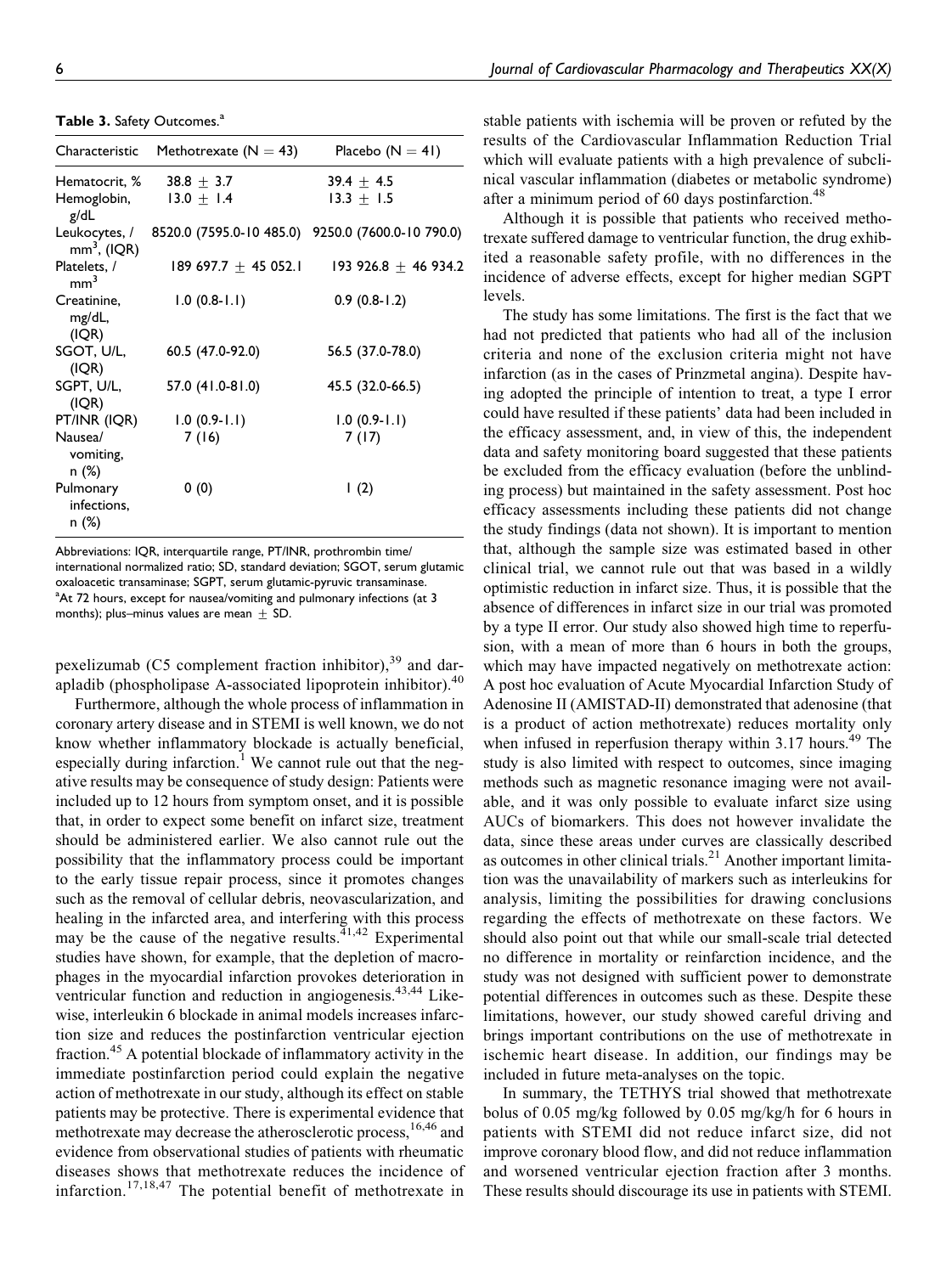## Acknowledgments

The authors thank Alvaro Steckert Filho and Kárila Scarduelli Luciano.

#### Author Contributions

Daniel Medeiros Moreira contributed to conception and design. Maria Emilia Lueneberg, Roberto Leo da Silva, and Tammuz Fattah contributed to conception and acquisition. Carlos Antonio contributed to conception, design, analysis, and interpretation. Daniel Medeiros Moreira contributed to acquisition, analysis, and interpretation. All authors drafted and critically revised the manuscript and gave final approval.

## Declaration of Conflicting Interests

The author(s) declared no potential conflicts of interest with respect to the research, authorship, and/or publication of this article.

#### Funding

The author(s) received no financial support for the research, authorship, and/or publication of this article.

#### **References**

- 1. Moreira DM, da Silva RL, Vieira JL, Fattah T, Lueneberg ME, Gottschall CAM. Role of vascular inflammation in coronary artery disease: potential of anti-inflammatory drugs in the prevention of atherothrombosis. Am J Cardiovasc Drugs. 2015;15(1): 1-11.
- 2. Baggott J, Vaughn W, Hudson B. Inhibition of 5-aminoimidazole-4-carboxamide ribotide transformylase, adenosine deaminase and 5'-adenylate deaminase by polyglutamates of methotrexate and oxidized folates and by 5-aminoimidazole-4-carboxamide riboside and ribotide. Biochem J. 1986;236(1):193-200.
- 3. Morabito L, Montesinos MC, Schreibman DM, et al. Methotrexate and sulfasalazine promote adenosine release by a mechanism that requires ecto-5'-nucleotidase-mediated conversion of adenine nucleotides. J Clin Invest. 1998;101(2):295-300.
- 4. Cronstein BN, Eberle MA, Gruber HE, Levin RI. Methotrexate inhibits neutrophil function by stimulating adenosine release from connective tissue cells. Proc Natl Acad Sci U S A. 1991;88(6): 2441-2445.
- 5. Cronstein BN, Naime D, Ostad E. The antiinflammatory mechanism of methotrexate. Increased adenosine release at inflamed sites diminishes leukocyte accumulation in an in vivo model of inflammation. J Clin Invest. 1993;92(6):2675-2682.
- 6. Riksen NP, Barrera P, van den Broek PH, van Riel PL, Smits P, Rongen GA. Methotrexate modulates the kinetics of adenosine in humans in vivo. Ann Rheum Dis. 2006:65(4):465-470.
- 7. Glover DK, Ruiz M, Takehana K, et al. Cardioprotection by adenosine A2A agonists in a canine model of myocardial stunning produced by multiple episodes of transient ischemia. Am J Physiol Heart Circ Physiol. 2007;292(6): H3164-H3171.
- 8. Marzilli M, Orsini E, Marraccini P, Testa R. Beneficial effects of intracoronary adenosine as an adjunct to primary angioplasty in acute myocardial infarction. Circulation. 2000;101(18): 2154-2159.
- 9. Wei M, Kuukasjarvi P, Laurikka J, et al. Cardioprotective effect of adenosine pretreatment in coronary artery bypass grafting. Chest. 2001;120(3):860-865.
- 10. Lee CH, Low A, Tai BC, et al. Pretreatment with intracoronary adenosine reduces the incidence of myonecrosis after non-urgent percutaneous coronary intervention: a prospective randomized study. Eur Heart J. 2007;28(1):19-25.
- 11. Ross AM, Gibbons RJ, Stone GW, Kloner RA, Alexander RW. A randomized, double-blinded, placebo-controlled multicenter trial of adenosine as an adjunct to reperfusion in the treatment of acute myocardial infarction (AMISTAD-II). J Am Coll Cardiol. 2005; 45(11):1775-1780.
- 12. Kitakaze M, Hori M, Sato H, et al. Endogenous adenosine inhibits platelet aggregation during myocardial ischemia in dogs. Circ Res. 1991;69(5):1402-1408.
- 13. Kizilirmak F, Gunes HM, Demir GG, et al. Impact of intracoronary adenosine on myonecrosis in patients with unstable angina pectoris undergoing percutaneous coronary intervention. Cardiovasc Drugs Ther. 2015;29(6):519-526.
- 14. Kassimis G, Davlouros P, Patel N, et al. Adenosine as an adjunct therapy in st elevation myocardial infarction patients: myth or truth? Cardiovasc Drugs Ther. 2015;29(5):481-493.
- 15. Asanuma H, Sanada S, Ogai A, et al. Methotrexate and MX-68, a new derivative of methotrexate, limit infarct size via adenosinedependent mechanisms in canine hearts. J Cardiovasc Pharmacol. 2004;43(4):574-579.
- 16. Bulgarelli A, Martins Dias AA, Caramelli B, Maranhao RC. Treatment with methotrexate inhibits atherogenesis in cholesterol-fed rabbits. J Cardiovasc Pharmacol. 2012;59(4): 308-314.
- 17. Westlake SL, Colebatch AN, Baird J, et al. The effect of methotrexate on cardiovascular disease in patients with rheumatoid arthritis: a systematic literature review. Rheumatology (Oxford). 2010;49(2):295-307.
- 18. Naranjo A, Sokka T, Descalzo MA, et al. Cardiovascular disease in patients with rheumatoid arthritis: results from the QUEST-RA study. Arthritis Res Ther. 2008;10(2): R30.
- 19. Moreira DM, Vieira JL, Gottschall CA. The effects of METhotrexate therapy on the physical capacity of patients with ISchemic heart failure: a randomized double-blind, placebo-controlled trial (METIS Trial). J Card Fail. 2009;15(10):828-834.
- 20. Ridker PM, Danielson E, Fonseca FA, et al. Rosuvastatin to prevent vascular events in men and women with elevated C-reactive protein. N Engl J Med. 2008;359(21):2195-2207.
- 21. Piot C, Croisille P, Staat P, et al. Effect of cyclosporine on reperfusion injury in acute myocardial infarction. N Engl J Med. 2008; 359(5):473-481.
- 22. Moreira DM, Lueneberg ME, da Silva RL, Fattah T, Mascia Gottschall CA. Rationale and design of the TETHYS trial: the effects of methotrexate therapy on myocardial infarction with STsegment elevation. Cardiology. 2013;126(3):167-170.
- 23. van Ede AE, Laan RF, Rood MJ, et al. Effect of folic or folinic acid supplementation on the toxicity and efficacy of methotrexate in rheumatoid arthritis: a forty-eight week, multicenter, randomized, double-blind, placebo-controlled study. Arthritis Rheum. 2001;44(7):1515-1524.